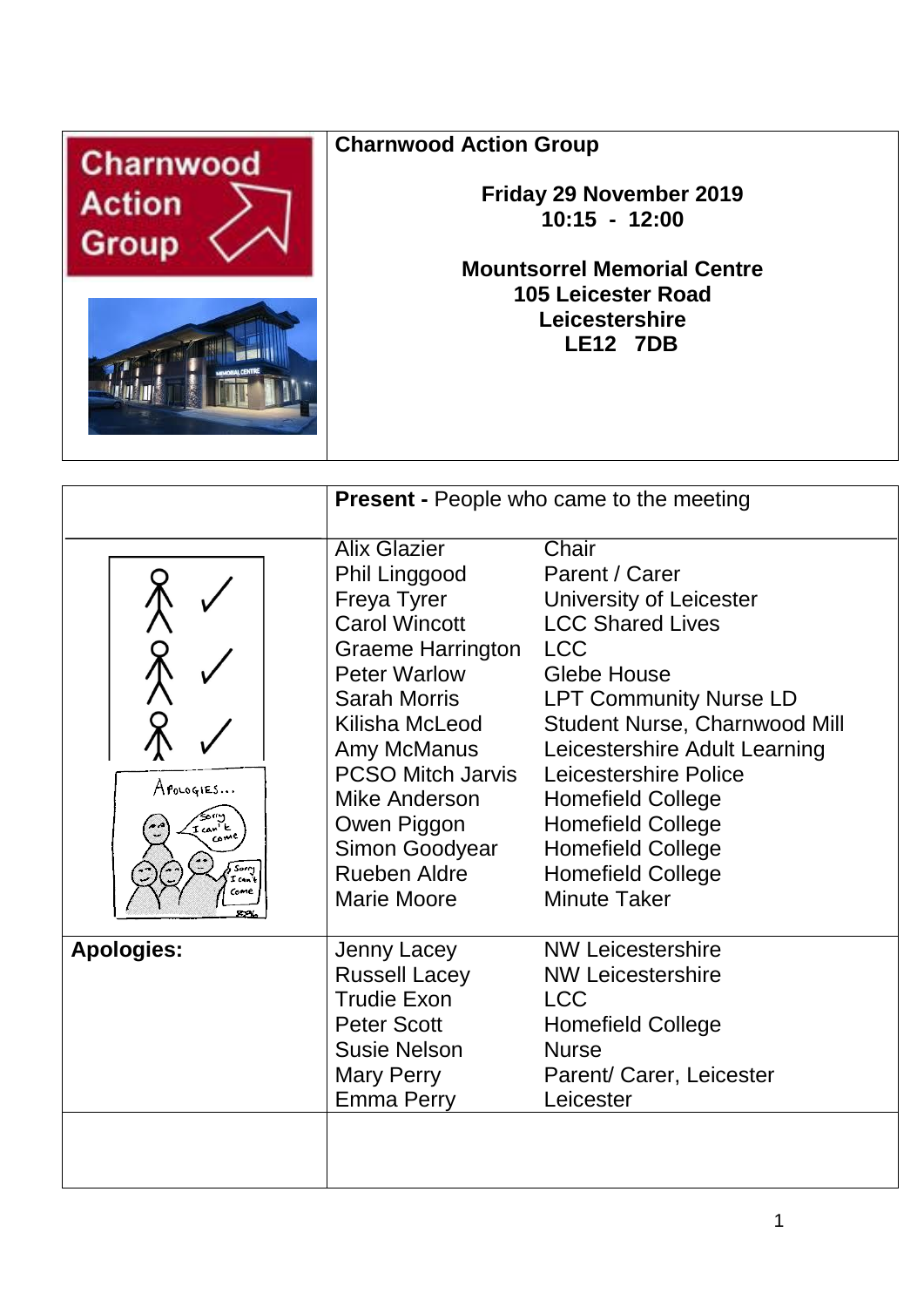|           | We used the red and yellow cards                                |  |
|-----------|-----------------------------------------------------------------|--|
| I want to | Marie to bring a further supply of<br>these to the next meeting |  |



| Someone to write down the minutes |
|-----------------------------------|
| Marie Moore                       |

| People to do the washing up and teas and coffees |
|--------------------------------------------------|
| Marie and Sarah                                  |

| Notes from the last meeting            |
|----------------------------------------|
| The notes from last meeting were right |

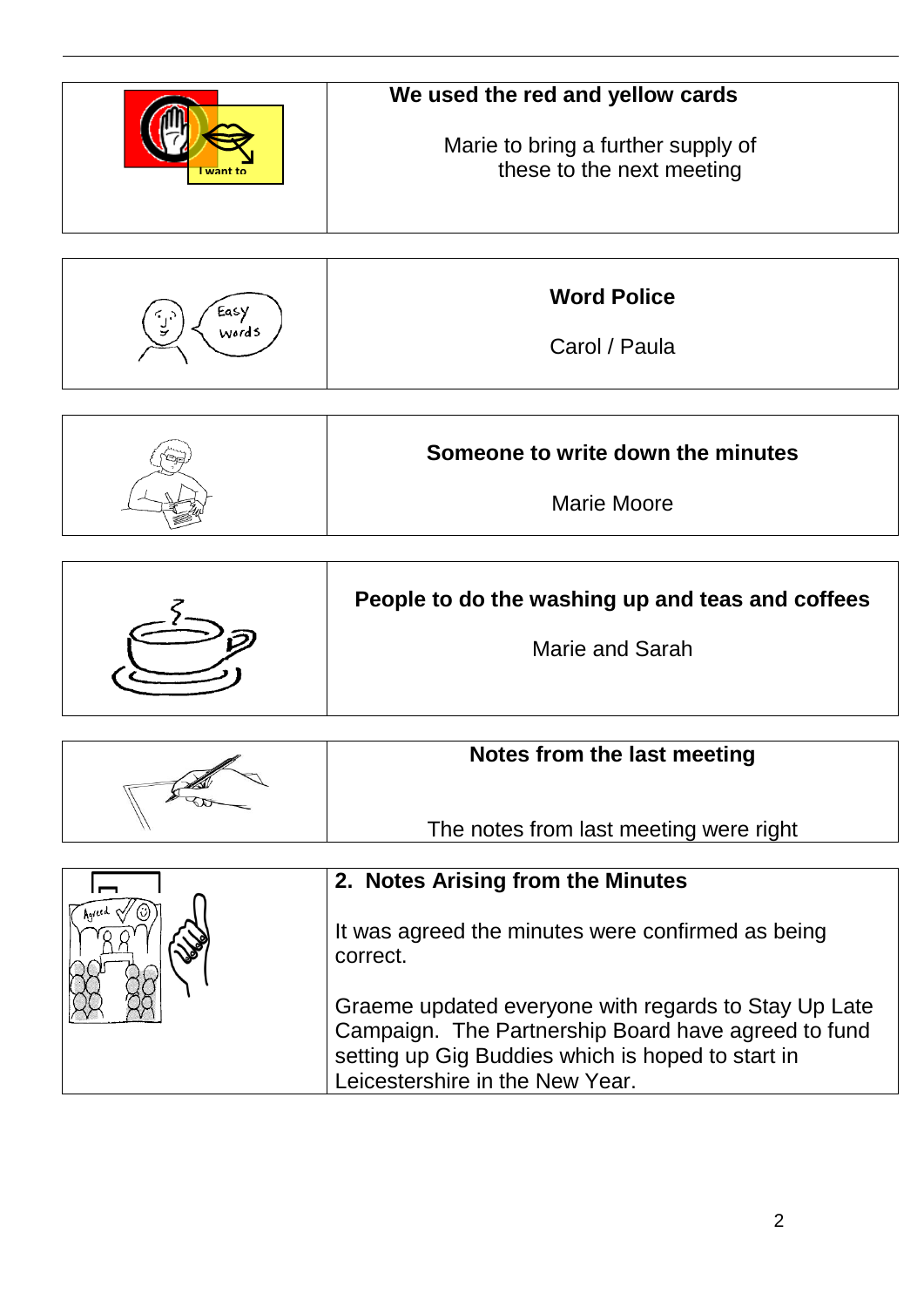

## **3. Freya Tyer – Leicester University**

Freya introduced herself and explained that she was carrying out a study to find out about people with learning disabilities.

I am looking at 130 thousand people and I want to find out what happens when people with learning disabilities go to the Doctor or hospital.

## **Why am I doing this study?**

People with learning disabilities are often treated well when they go to hospital or to the doctors.

But sometimes they are not treated very well.

I want to see if there is anything that can be done better.

I need you to tell me about the good things that have happened when you have visited the Doctor or hospital.

It would be good to know the bad things that have happened when you have visited the doctor or hospital.

I have £15 vouchers for you all for helping me and at the end of this talk I need you to sign a form for the vouchers.

I am only allowed to ask you 3 times to help me and I would like to take a photo of you all for presentations and posters like this one. You do not have to say yes to this request but if you do, you will need to tick the box.

I have a passport for you all and I will stamp the passport every time you help me.

Discussion took place and the following incidents were raised:

My son went to the LRI, taken in an ambulance as an emergency. On arrival he went into the new area where he was dealt with for the first stages, then he went into the acute care unit which was a single room with own toilet and there were nurses around. He was very anxious so his PA went down to the treatment room with him. There were lots of staff about doing different things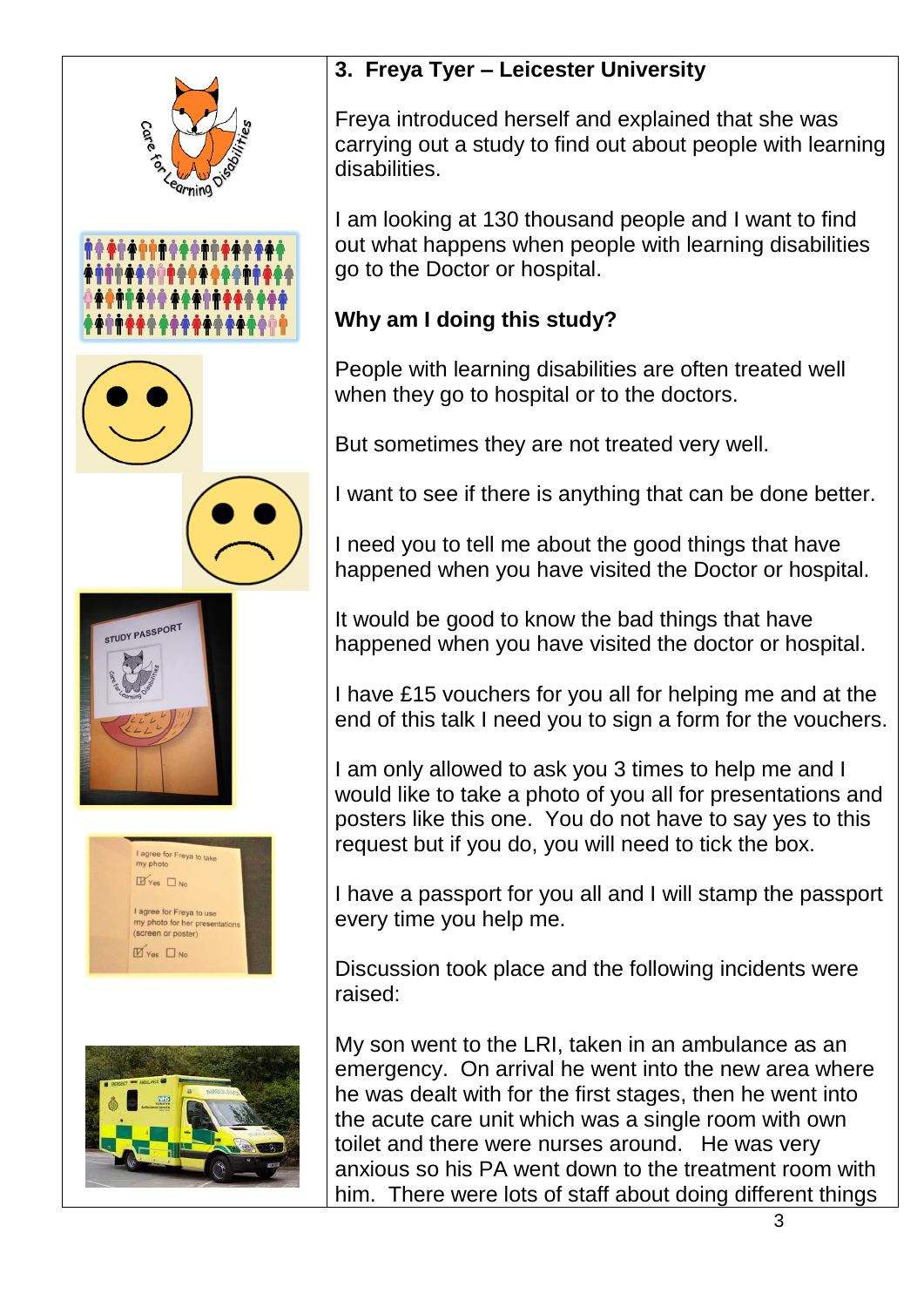and not really talking to him, the PA asked them to stop as they were making him worse then the Senior Doctor shouted stop now and listen. PA explained that they needed to go slower as he did not understand what was going on, when they did this it was much better.

They were brilliant, and we couldn't have asked for better treatment. The girls from the ambulance that brought him in came twice to see if he was ok.

Nurses available during the week but at the weekend it is very difficult to get trained nurses to cover.

Claire went to a conference in London where there was an NHS stall. A Self-advocate had said he was refused the flu jab, he was advised to go back to GP and refer to the "Green Book". Regardless of any underlining issues adults should be getting it. We understand they are considering those suffering with mental health issues being offered the flu jab.

A question was raised about treatment for people with LD at the Dentist. Was suggested that certain questions should be asked before treatment takes place to avoid any unnecessary stress. When my daughter went for treatment this did not happen and she kicked the Dentist because she did not know what he was doing. Wasn't a good experience and the next day she was unable to go to school.

Sarah (Nurse) reported that she had taken someone who had very complex needs to the hospital to get several procedures carried out and he was extremely anxious. It took a team of 25 staff, in different departments, to work together to complete all the necessary procedures. It was good working together and all the necessary procedures were carried out. The hospital staff are not always trained, and the Specialist Nurses are not always around as there are not enough of them.

Freya said this is something that is always coming up in meetings, also the lack of knowledge with completing paperwork seems to add to the problem.

It was reported that someone who was having an operation had to wait with everyone else and it was felt









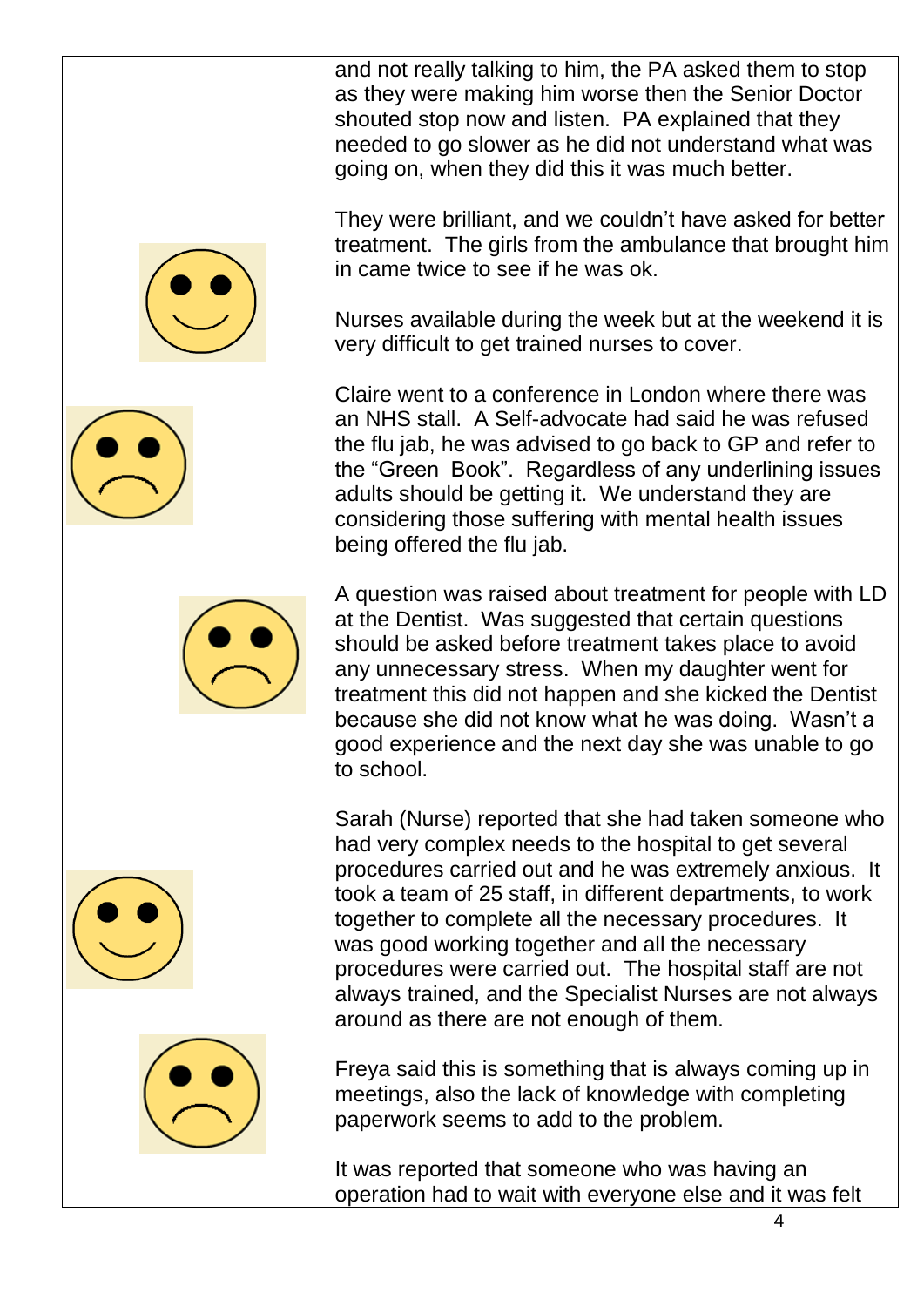|                     | that reasonable adjustments should be made for people<br>with LD.                                                                                                                                   |
|---------------------|-----------------------------------------------------------------------------------------------------------------------------------------------------------------------------------------------------|
|                     | Sainsburys is the first supermarket to trial the initiative<br>which enables customers with hidden disabilities to wear<br>a lanyard which indicates to colleagues that extra support<br>is needed. |
|                     | It was felt that this should go national and would be good<br>in doctor's surgeries and hospitals.                                                                                                  |
|                     | It was felt that people with LD have been left waiting in<br>surgeries and this can cause them to be anxious when<br>they eventually get in to see their GP.                                        |
|                     | Everyone agreed that the Annual Health Checks are<br>improving, there have been positive annual reviews, good<br>approaches and accessibility.                                                      |
|                     | 4. Partnership Board Update                                                                                                                                                                         |
|                     | Those who attended the Partnership Board reported back<br>that they had short talks on:                                                                                                             |
|                     | $\triangleright$ Transitions - which was about moving from<br>children's services to adult services                                                                                                 |
|                     | The next meeting will be on 30 January 2020 at County<br>Hall                                                                                                                                       |
|                     | Marie will attach a copy of the last minutes.                                                                                                                                                       |
|                     | The next Partnership Board Meeting will be held on 30<br>January 2020 at County Hall.                                                                                                               |
|                     | 5. Support to vote at the General Election                                                                                                                                                          |
| <b>BALLO</b><br>BOX | It is very important that everyone uses their vote and<br>people with a learning disability have as much right as<br>anyone else. Don't let anyone tell you different.                              |
|                     | In elections people with a learning disability have the<br>same rights to vote as everybody else.                                                                                                   |
|                     | People with a learning disability should vote so they have<br>a say about things that affect their lives.                                                                                           |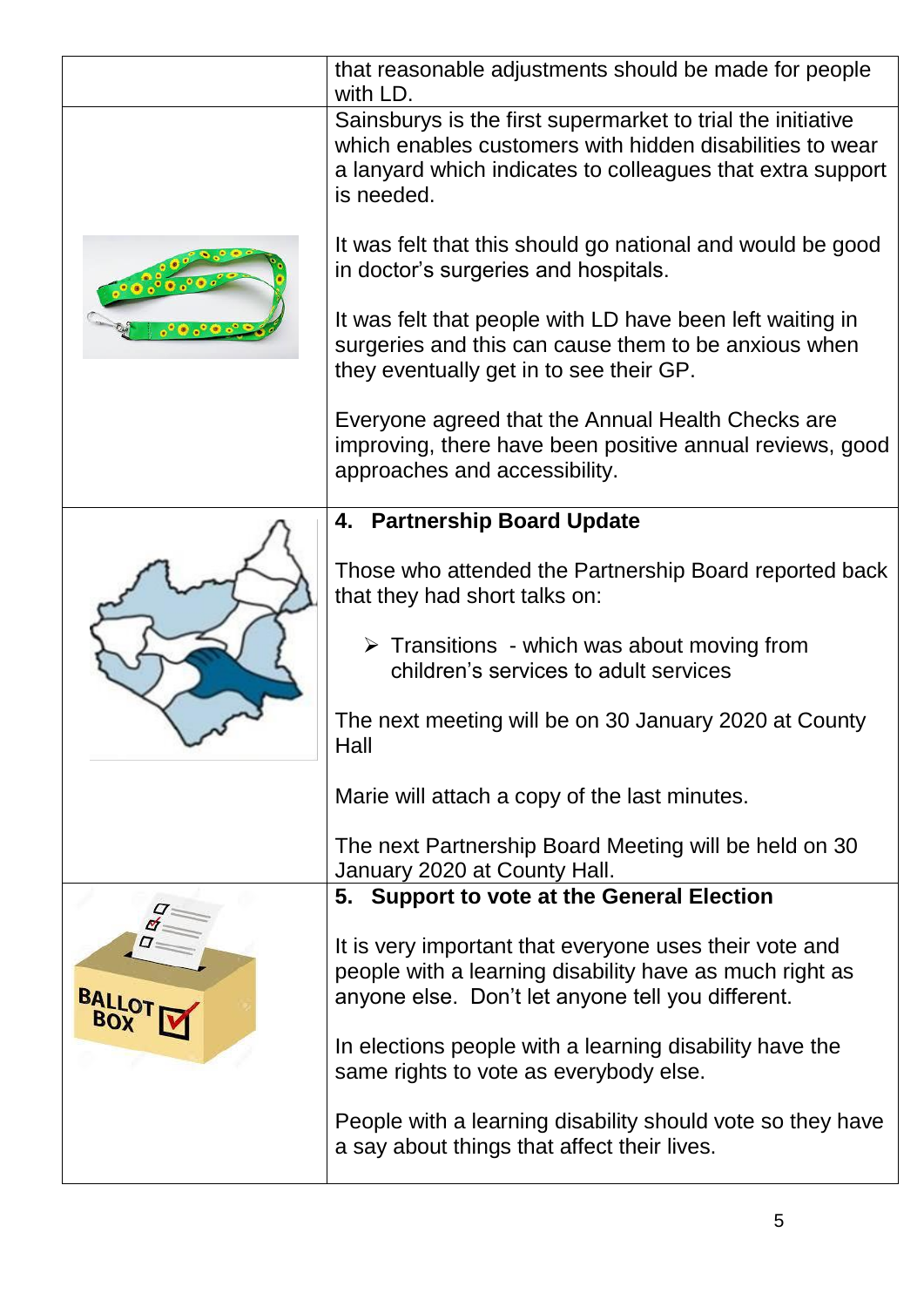









Remember the Government makes important decisions that can change the lives of people with learning disability:

- Hate crime laws
- How people with a learning disability get support
- How people with a learning disability get healthcare

Voting is one of the best ways to have their voice heard by people in power. There are lots of political parties. Each party is made up of politicians who agree on how the country should be run.

There will be a General Election happening on Thursday **12 December 2019** across the UK.

In this election you can vote for who you would like to make some of the most important decisions in the country.

The party with the highest number of MPs usually forms the government. The leader of the winning party then becomes Prime Minister.

You can find out more about voting on the Mencap website:

www.mencap.org.uk/get-involved/campaigning/guidesvoting

Polling stations are often in churches, community centres and schools. However, they can be in all sorts of places. Polling stations re open from 7:00am to 10:00pm.

It can be useful to take your poll card with you when you go to vote and when you arrive at a pooling station, you will be asked to give your name and address.

You can also ask someone to come along to the polling station with you to help you. For example, a family member who is over 18 or a support worker who can also vote in the same election as you are. **They can also help you fill in your ballot paper. Everyone who is registered has a right to vote.**